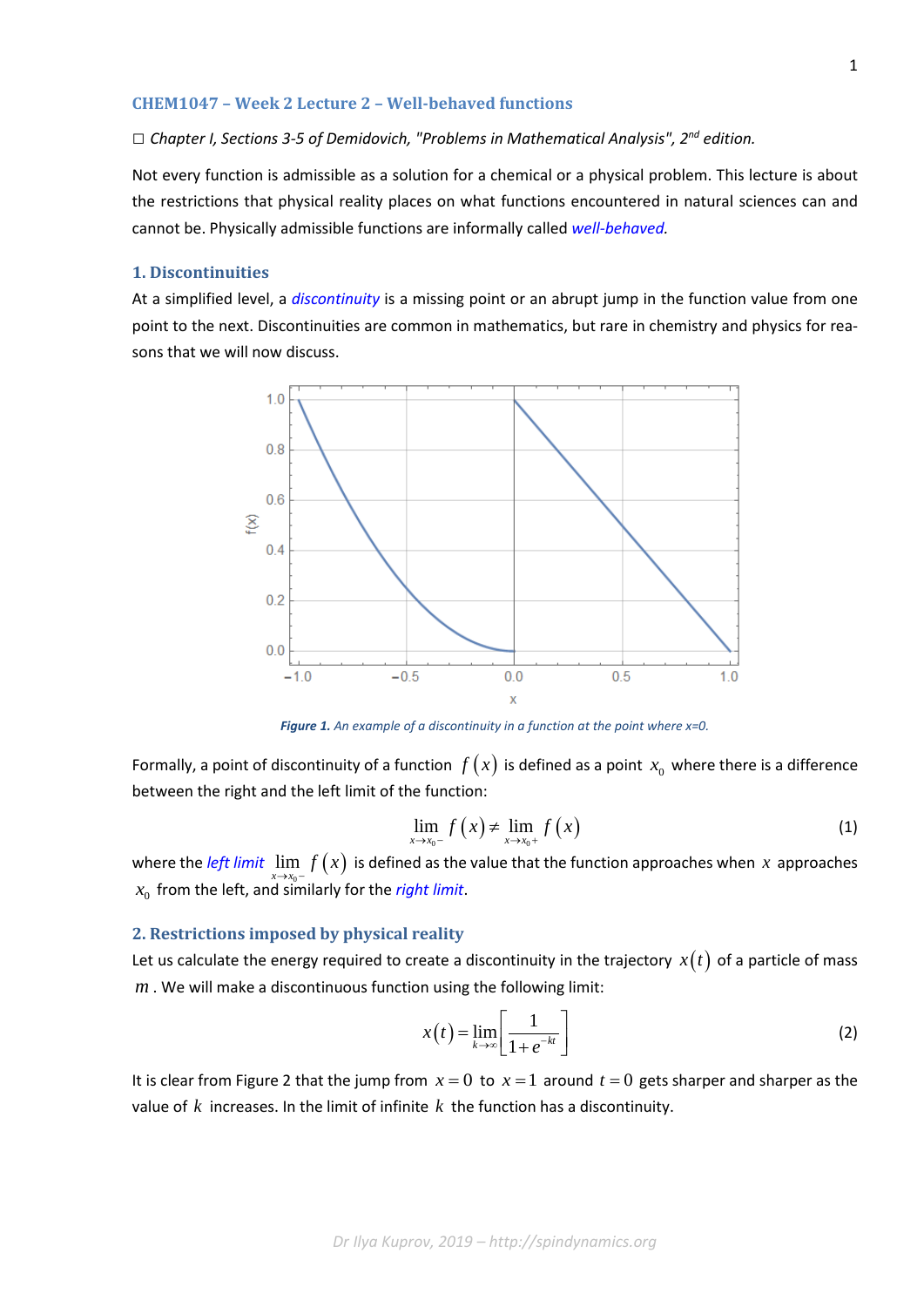

*Figure 2. Time dependence the particle coordinate defined by Equation (2) when the parameter k is increased.*

Let us now consider the velocity and the acceleration of the particle. To obtain the velocity, we must differentiate the coordinate with respect to time:

$$
v_{x}(t) = x'(t) = \left(\frac{1}{1 + e^{-kt}}\right)' = \frac{ke^{-kt}}{(1 + e^{-kt})^2}
$$
\n(3)

The result is plotted in Figure 3. As expected, larger values of *k* require greater velocities because the particle moves faster.



**Figure 3.** Time dependence the particle velocity defined by Equation (3) when the *parameter k is increased.*

After setting time to zero and then calculating the limit of the velocity for  $k \to \infty$ :  $\overline{a}$ 

$$
v_x(t) = x'(t) = \lim_{k \to \infty} \left[ \frac{ke^{-kt}}{\left(1 + e^{-kt}\right)^2} \right] \implies v_x(0) = \lim_{k \to \infty} \left[ \frac{k}{4} \right] = \infty
$$

we conclude that *infinite velocity* would be required. Because energy is proportional to the square of the velocity, this means that *infinite energy* would have to be supplied to the particle to achieve a discontinuity in its trajectory. This is clearly impossible.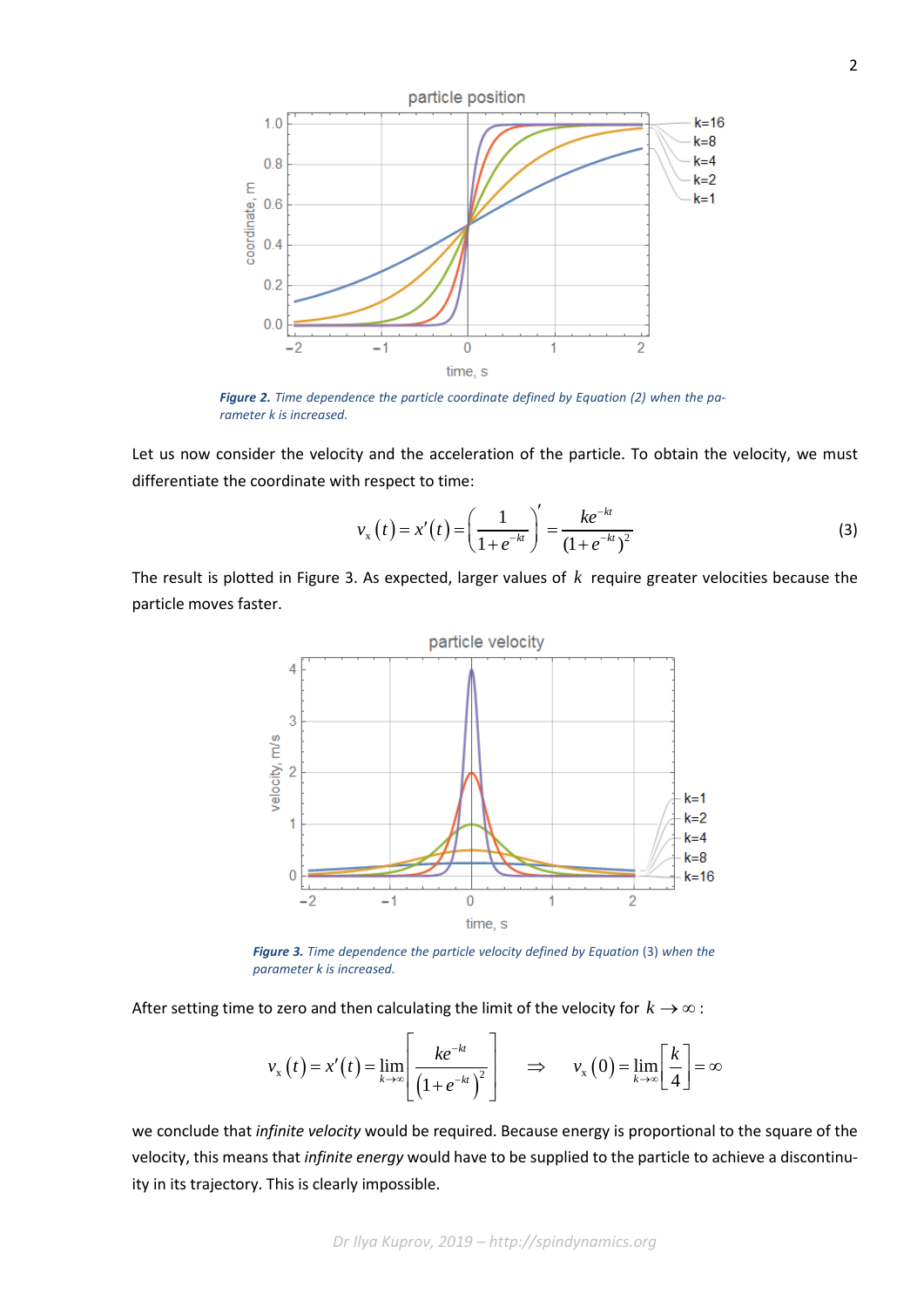What about a sharp turn? The following function has a sharp corner when  $k \rightarrow \infty$ :

$$
y(t) = \frac{1}{k} \ln \left[ 1 + e^{kt} \right]
$$
 (4)

Its plot for different values of *k* is shown in Figure 4.



*Figure 4. Time dependence the particle coordinate defined by Equation* (4) *when the parameter k is increased.*

Velocities are realistic here – the first derivative of  $y(t)$  never goes to infinity:

$$
v_{y}(t) = y'(t) = \frac{e^{kt}}{1 + e^{kt}}
$$

However, the *second derivative* (*i.e.* acceleration) now becomes infinite at  $t = 0$  when  $k \rightarrow \infty$ :

$$
a_{y}(t) = y''(t) = \lim_{k \to \infty} \left[ \frac{ke^{kt}}{\left(1 + e^{kt}\right)^{2}} \right] \implies a_{y}(0) = \lim_{k \to \infty} \left[ \frac{k}{4} \right] = \infty
$$

Newton's second law ( $F = ma$ ) then means that *infinite force* would be required to create a sharp corner in the trajectory. That is also impossible.

Deeper inspection indicates that the same problem appears whenever there is a discontinuity in any of the derivatives of the state functions almost anywhere in chemistry and physics. It is therefore reasonable to create a category of functions that are admissible as realistic solutions to physical models. Such functions are called *[well-behaved](http://mathworld.wolfram.com/ParticularlyWell-BehavedFunctions.html)*. This is an informal term; it usually means: (a) finite; (b) continuous derivatives of any order.

In some specific situations conditions may also exist on the integrals: either a positive integral, or a finite integral, or a finite integral of the absolute square. For example, when the function describes concentration across the sample, its integral is the total quantity of the substance present – obviously, it must be positive and cannot be infinite. When the function is a quantum mechanical [wavefunction,](https://en.wikipedia.org/wiki/Wave_function) its absolute square is probability density, which must integrate to 1 to maintain the balance of probabilities:

$$
\int_{-\infty}^{\infty} \left| \psi \left( x, t \right) \right|^2 dx = 1 \qquad \forall t \tag{5}
$$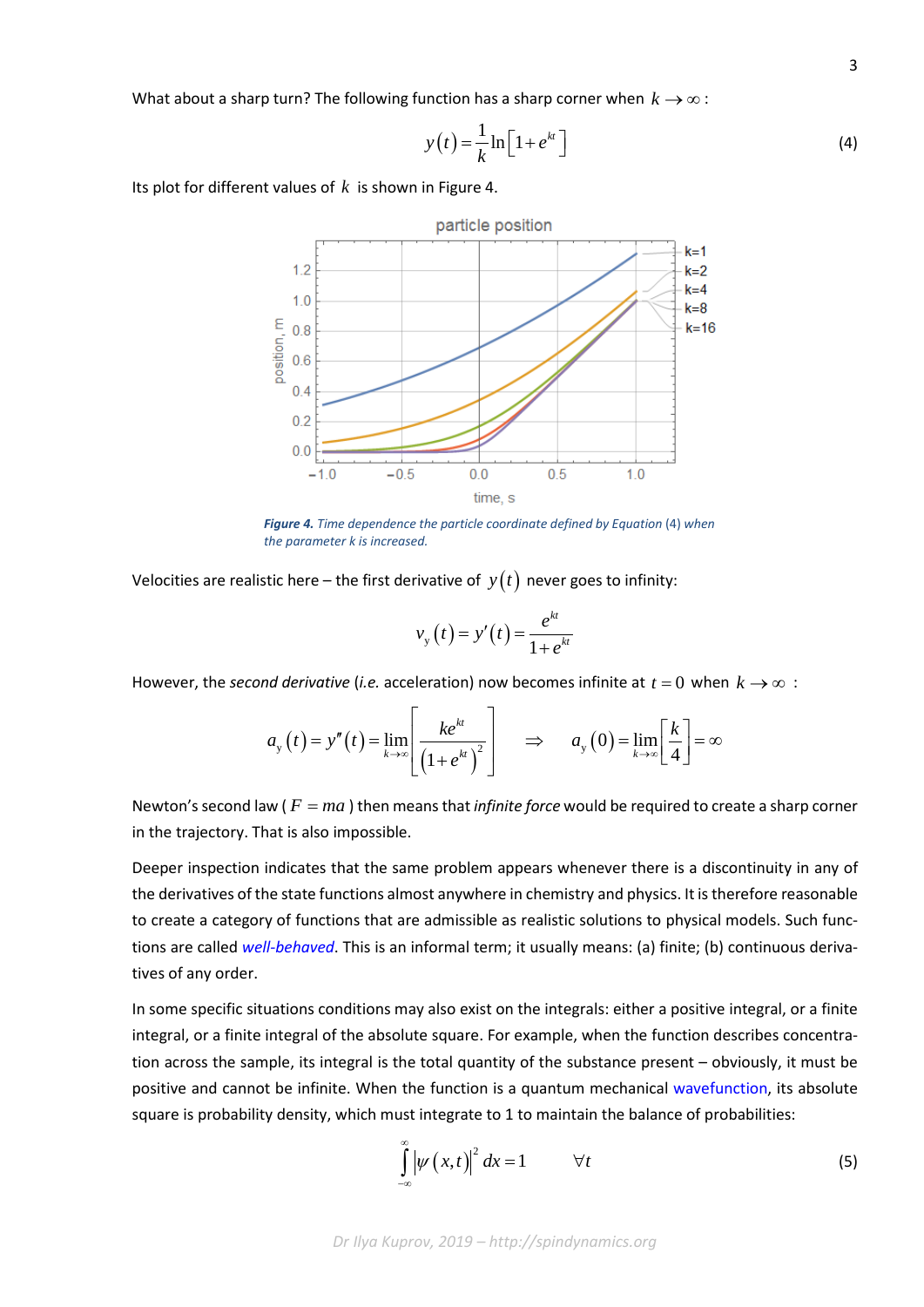## **3. Formal definition of continuity**

A function  $f(x)$  defined in an interval  $(a,b)$  is called *[continuous](https://en.wikipedia.org/wiki/Continuous_function)* in a point  $x_0 \in (a,b)$  if

$$
\lim_{x \to x_0} f\left(x\right) = f\left(x_0\right) \tag{6}
$$

Sums, products and superpositions of continuous functions are continuous. Any function that is continuous in a particular interval is necessarily finite in that interval. If a function is continuous and [monotonic](https://en.wikipedia.org/wiki/Monotonic_function) in a certain interval, then its inverse function is also continuous and monotonic.

Examples of discontinuous functions:

1. [Heaviside step function:](https://en.wikipedia.org/wiki/Heaviside_step_function)

$$
H(x) = \begin{cases} 1 & \text{if } x \ge 0 \\ 0 & \text{if } x < 0 \end{cases}
$$

2. [Signum function:](https://en.wikipedia.org/wiki/Sign_function)

$$
sign(x) = \begin{cases} +1 & \text{if } x > 0 \\ 0 & \text{if } x = 0 \\ -1 & \text{if } x < 0 \end{cases}
$$

3. Dirichlet [function:](http://mathworld.wolfram.com/DirichletFunction.html)

 $(x) =\begin{cases} 0 & \text{if } x \text{ is an irrational number} \\ 1 & \text{if } x \text{ is an irrational number} \end{cases}$ 1 if  $x$  is a rational number *x D x*  $=\begin{cases} 0 & \text{if } x \text{ is} \\ 1 & \text{if } x \end{cases}$  $\overline{\mathcal{L}}$ 

Heaviside and signum functions are discontinuous in just one point; Dirichlet function is discontinuous everywhere because there are irrational numbers around every rational number and *vice versa*.

**Example:** demonstrate that  $y(x) = x + 1$  is continuous at  $x = 3$ , but  $z(x) = 1/(x-3)$  is not.

**Solution:** inspecting the  $y(x) = x+1$  around  $x = 3$  reveals no special points; the left and the right limits are both straightforward and equal to the value of the function at that point

$$
\lim_{x \to 3^-} y(x) = \lim_{x \to 3^+} y(x) = 4
$$
\n(7)

Therefore,  $y(x) = x+1$  is continuous at  $x = 3$ . However,  $z(x) = 1/(x-3)$  is not even defined at  $x = 3$  because division by zero occurs. The two limits are also different:

$$
\lim_{x \to 3^-} z(x) = -\infty, \qquad \lim_{x \to 3^+} z(x) = +\infty
$$
\n(8)

\nTherefore,  $z(x) = 1/(x-3)$  is not continuous at  $x = 3$ .

**4. Discontinuities and singularities in physical theories**

# Note that the discussion above only applies to *solutions* of physical equations of motion. No such restrictions exist on the problem specifications – point particles, infinitely high walls and infinitely large masses are rather common as stage settings. A good example is Coulomb interaction energy between a pair of point charges, which goes to infinity as the inter-particle distance decreases:

$$
E(r) = \frac{q_1 q_2}{4\pi \varepsilon_0} \frac{1}{r}
$$